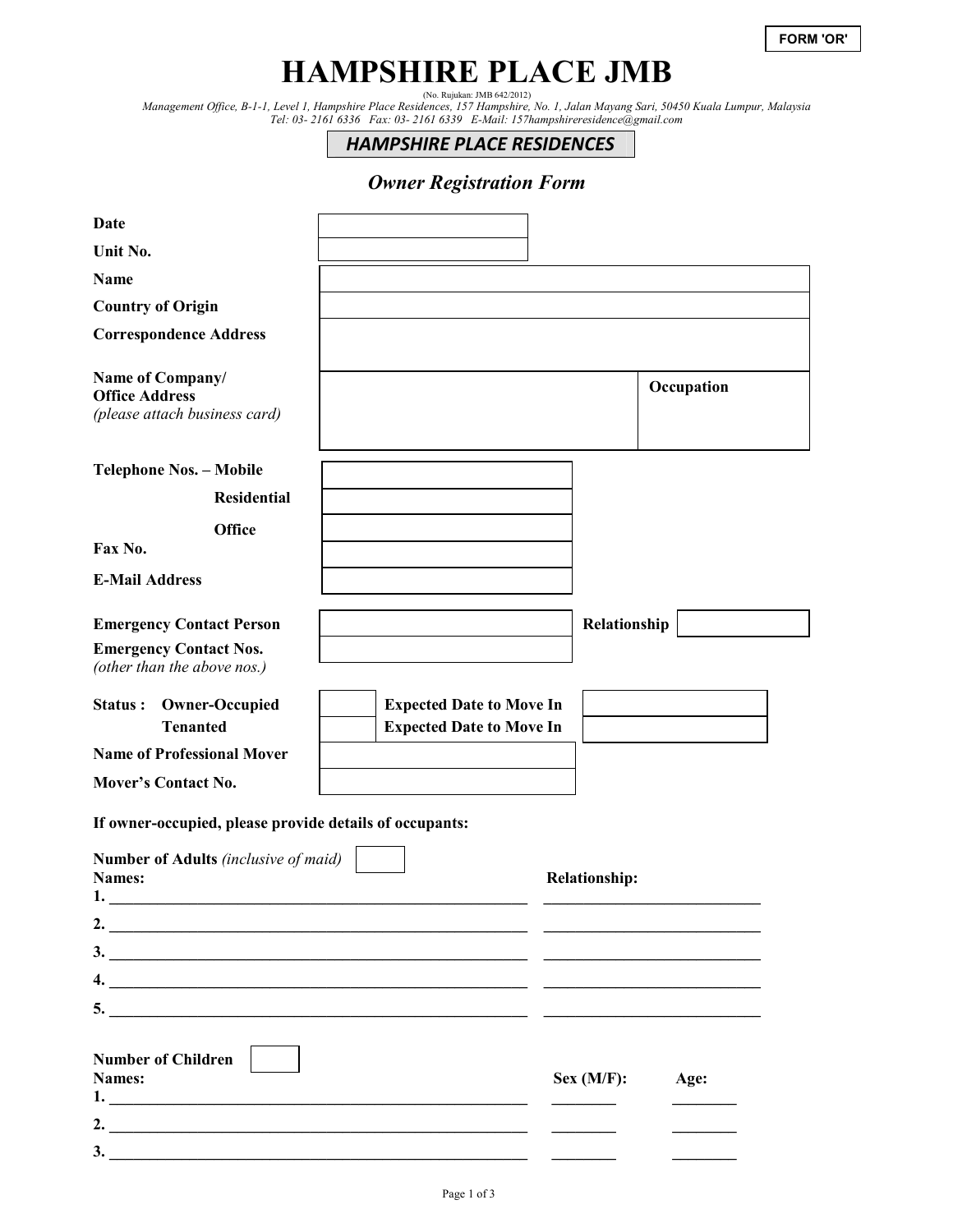### *(A) House Rules*

*Quantity* 

#### *(B) Transponder Card (to be given to your tenant once unit is tenanted)*

| Card Number                                                                               |  |  |  |  |  |
|-------------------------------------------------------------------------------------------|--|--|--|--|--|
| <b>Standard Access Card</b> (to be given to your tenant once unit is tenanted)<br>(C)     |  |  |  |  |  |
| Card Number                                                                               |  |  |  |  |  |
| <b>Additional Standard Access Card Required</b> (subject to Management's approval)<br>(D) |  |  |  |  |  |
| Card Number                                                                               |  |  |  |  |  |

*Reason : \_\_\_\_\_\_\_\_\_\_\_\_\_\_\_\_\_\_\_\_\_\_\_\_\_\_\_\_\_\_\_\_\_\_\_\_\_\_\_\_\_\_\_\_\_\_\_\_\_\_\_\_\_\_\_\_\_\_\_\_\_\_\_\_\_\_\_\_\_\_\_\_* 

# *(E) Parking*

| Car Park Entitlement     |  |  |  |
|--------------------------|--|--|--|
| Number of Cars           |  |  |  |
| Vehicle Registration No. |  |  |  |
| Vehicle Model & Type     |  |  |  |
| Parking Bay No.          |  |  |  |

# *NOTES:*

- *(i) Issuance and programming of Transponder Card(s) will be subject to car park entitlement as per the Sale & Purchase Agreement.*
- *(ii) A penalty of RM50.00 will be imposed for any loss of card. Card replacement cost is RM15.00 for Standard Access Card and RM165.00 for Transponder Card, and it applies to damaged and faulty card as well.*
- *\* Do not leave your access card and transponder card in your vehicle. The management will not be held responsible for any loss of vehicle via the use of access card and transponder card left in the vehicle.*

#### **PRIVACY POLICY**

This policy sets out the basis on which any personal data we collect from you or that you provide to us and/or obtained independently by us from other lawful sources (if any), will be processed by us.

Please read the following carefully to understand our views and practices regarding your personal data and how we will treat it. For the purpose of the Data Protection Act 2010, we are the **Data User**.

**NOTE :** *Failure or refusal to disclose such personal data if and when required by us, may result in us unable to process your entitlements in relation to Hampshire Place Residences which inter alia include but not limited to the issuance of access card, invoices, notification, enjoyment of the common facilities or process of any payment.* 

| <b>PERSONAL DATA</b>                                                                                                                                               | <b>DATA PERIBADI</b>                                                                                                                                                                                                                                                                                                                                                                                                                    |
|--------------------------------------------------------------------------------------------------------------------------------------------------------------------|-----------------------------------------------------------------------------------------------------------------------------------------------------------------------------------------------------------------------------------------------------------------------------------------------------------------------------------------------------------------------------------------------------------------------------------------|
| "Personal Data" shall bear the meaning as defined by the Personal Data                                                                                             | "Data Peribadi" mempunyai maksud seperti yang ditakrif oleh Akta Perlindungan                                                                                                                                                                                                                                                                                                                                                           |
| Protection Act 2010 ("PDPA") and includes "sensitive personal data" (as also                                                                                       | Data Peribadi 2010 ("PDPA") dan meliputi "data peribadi sensitif" (seperti yang                                                                                                                                                                                                                                                                                                                                                         |
| defined by the PDPA). For purposes of Hampshire Place Residences, personal                                                                                         | ditakrif oleh PDPA). Berkaitan dengan Hampshire Place Residences, data                                                                                                                                                                                                                                                                                                                                                                  |
| data shall include but not limited to the following:-                                                                                                              | peribadi termasuk:-                                                                                                                                                                                                                                                                                                                                                                                                                     |
| • information that you provide by filling in the Owner Registration Form and such                                                                                  | informasi yang anda berikan dalam pengisian Borang Pendaftaran Pemilik dan                                                                                                                                                                                                                                                                                                                                                              |
| other forms required from time to time to be provided by you in relation to                                                                                        | lain-lain borang dari masa ke semasa yang perlu diberikan oleh anda bagi                                                                                                                                                                                                                                                                                                                                                                |
| Hampshire Place Residences;                                                                                                                                        | Hampshire Place Residences;                                                                                                                                                                                                                                                                                                                                                                                                             |
| • information recorded in the registration books or captured and stored in the                                                                                     | informasi yang tercatat dalam buku-buku pendaftaran atau yang ditangkap dan                                                                                                                                                                                                                                                                                                                                                             |
| operation system;                                                                                                                                                  | disimpan dalam system operasi;                                                                                                                                                                                                                                                                                                                                                                                                          |
| • details contained in correspondences between you and the Data User.                                                                                              | • butir-butir yang terkandung dalam surat-menyurat di antara anda dengan Data<br>User.                                                                                                                                                                                                                                                                                                                                                  |
| independently by the Data User from other lawful sources (if any) in relation to<br>Hampshire Place Residences:-                                                   | Where applicable, and in relation to any personal data that may have been or Di mana berkaitan, dan berhubung sebarang data peribadi yang telah atau<br>may from time to time hereafter be provided by you and/or obtained mungkin dari masa ke semasa diberikan oleh anda dan/atau yang didapati<br>secara bebas oleh Data User dari sumber-sumber lain yang sah (sekiranya ada)<br>yang berkaitan dengan Hampshire Place Residences:- |
| (1) you hereby covenant that you or the data provider of such personal data has $(1)$                                                                              | anda berwaad bahawa anda atau pemberi data peribadi tersebut telah                                                                                                                                                                                                                                                                                                                                                                      |
| acknowledged, confirmed and consented to the Data User; and                                                                                                        | mengakui, mengesahkan dan bersetuju terhadap Data User;                                                                                                                                                                                                                                                                                                                                                                                 |
| you hereby acknowledge, confirm and consent to the Data User collecting, $(2)$<br>(2)<br>recording, holding, storing, using, dealing with and otherwise processing | anda mengakui, mengesah dan bersetuju kepada Data User untuk<br>mengumpul,<br>merekod,<br>memegang,<br>menyimpan,<br>menggunakan,                                                                                                                                                                                                                                                                                                       |